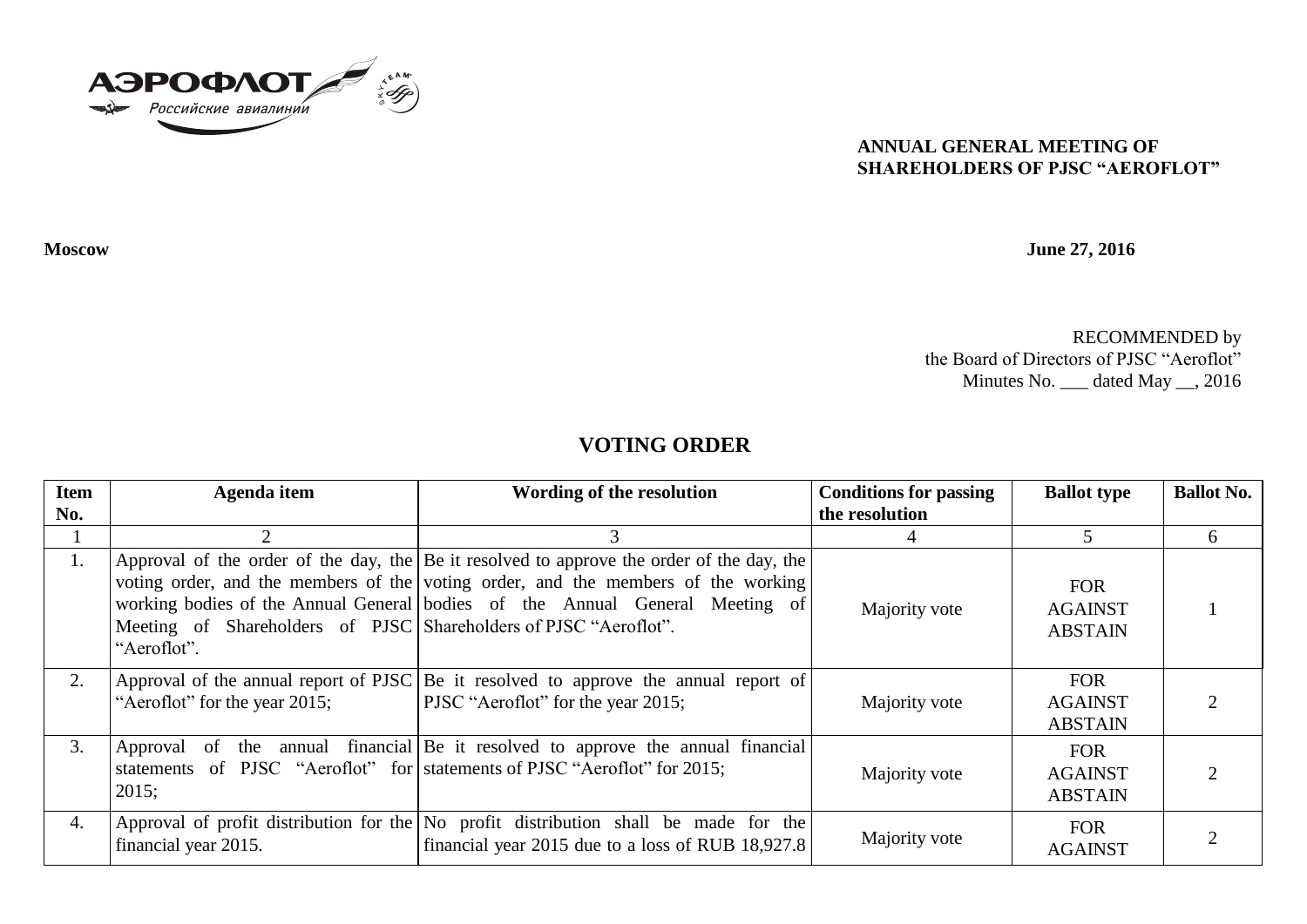|    |                                                                                                                                              | million for the year.                                                                                                                                                                                                                                                                                                                                                                                                                                                                                                                                                                                                                                                                                                         |                                                                                                                                                                                                                                                   |                                                                                                                                                                                            | <b>ABSTAIN</b> |                                                |                |  |
|----|----------------------------------------------------------------------------------------------------------------------------------------------|-------------------------------------------------------------------------------------------------------------------------------------------------------------------------------------------------------------------------------------------------------------------------------------------------------------------------------------------------------------------------------------------------------------------------------------------------------------------------------------------------------------------------------------------------------------------------------------------------------------------------------------------------------------------------------------------------------------------------------|---------------------------------------------------------------------------------------------------------------------------------------------------------------------------------------------------------------------------------------------------|--------------------------------------------------------------------------------------------------------------------------------------------------------------------------------------------|----------------|------------------------------------------------|----------------|--|
| 5. | determination of the dividend record<br>date;                                                                                                | The amount, time and form of payment   No dividend on PJSC "Aeroflot" shares shall be<br>of dividends for the year 2015 and declared or paid for the financial year 2015.                                                                                                                                                                                                                                                                                                                                                                                                                                                                                                                                                     |                                                                                                                                                                                                                                                   |                                                                                                                                                                                            | Majority vote  | <b>FOR</b><br><b>AGAINST</b><br><b>ABSTAIN</b> | $\overline{2}$ |  |
| 6. | of Directors of PJSC "Aeroflot".                                                                                                             | Approval of the revised Regulations on $\begin{vmatrix} Be & \text{it} \\ \text{it} \end{vmatrix}$ resolved to approve the Regulations on<br>Remuneration to Members of the Board Remuneration and Compensation Payable to<br>Members of the Board of Directors of PJSC<br>"Aeroflot".                                                                                                                                                                                                                                                                                                                                                                                                                                        |                                                                                                                                                                                                                                                   |                                                                                                                                                                                            | Majority vote  | <b>FOR</b><br><b>AGAINST</b><br><b>ABSTAIN</b> | $\overline{2}$ |  |
| 7. | Payment of remuneration to members<br>of the Board of Directors of PJSC the Board of Directors of PJSC "Aeroflot" for 2015 in<br>"Aeroflot"; | 1. Be it resolved to pay the remuneration to members of<br>the following amounts:<br>M.Yu. Alekseev<br>1.<br>2.<br>K.G. Androsov<br>3.<br>I.A. Kamenskoy<br>4.<br>I.V. Kogan<br>5.<br>M.D. Manasov<br>6.<br>R.V. Pakhomov<br>7.<br>D.N. Peskov<br>8.<br>V.G. Saveliev<br>9.<br>D.P. Saprykin.<br>10.<br>V.V. Sidorov<br>Yu.B. Slyusar<br>11.<br>12.<br>S.V. Chemezov<br>2. Be it resolved to pay the remuneration to members of<br>the Board of Directors of PJSC "Aeroflot" under the<br>option programme for 2015 in the following<br>amounts:<br>M.Yu. Alekseev<br>1.<br>2.<br>K.G. Androsov<br>3.<br>I.A. Kamenskoy<br>$\boldsymbol{4}$ .<br>I.V. Kogan<br>5.<br>M.D. Manasov<br>6.<br>R.V. Pakhomov<br>7.<br>D.N. Peskov | 3,958,785<br>4,698,178<br>4,428,482<br>3,123,482<br>3,958,785<br>4,453,482<br>3,958,785<br>3,618,907<br>3,808,785<br>4,249,798<br>910,000<br>3,708,785<br>2,492,174<br>3,432,907<br>3,089,771<br>1,429,412<br>2,492,173<br>3,121,579<br>2,492,174 | rubles<br>rubles<br>rubles<br>rubles<br>rubles<br>rubles<br>rubles<br>rubles<br>rubles<br>rubles<br>rubles<br>rubles<br>rubles<br>rubles<br>rubles<br>rubles<br>rubles<br>rubles<br>rubles | Majority vote  | <b>FOR</b><br><b>AGAINST</b><br><b>ABSTAIN</b> | $\overline{2}$ |  |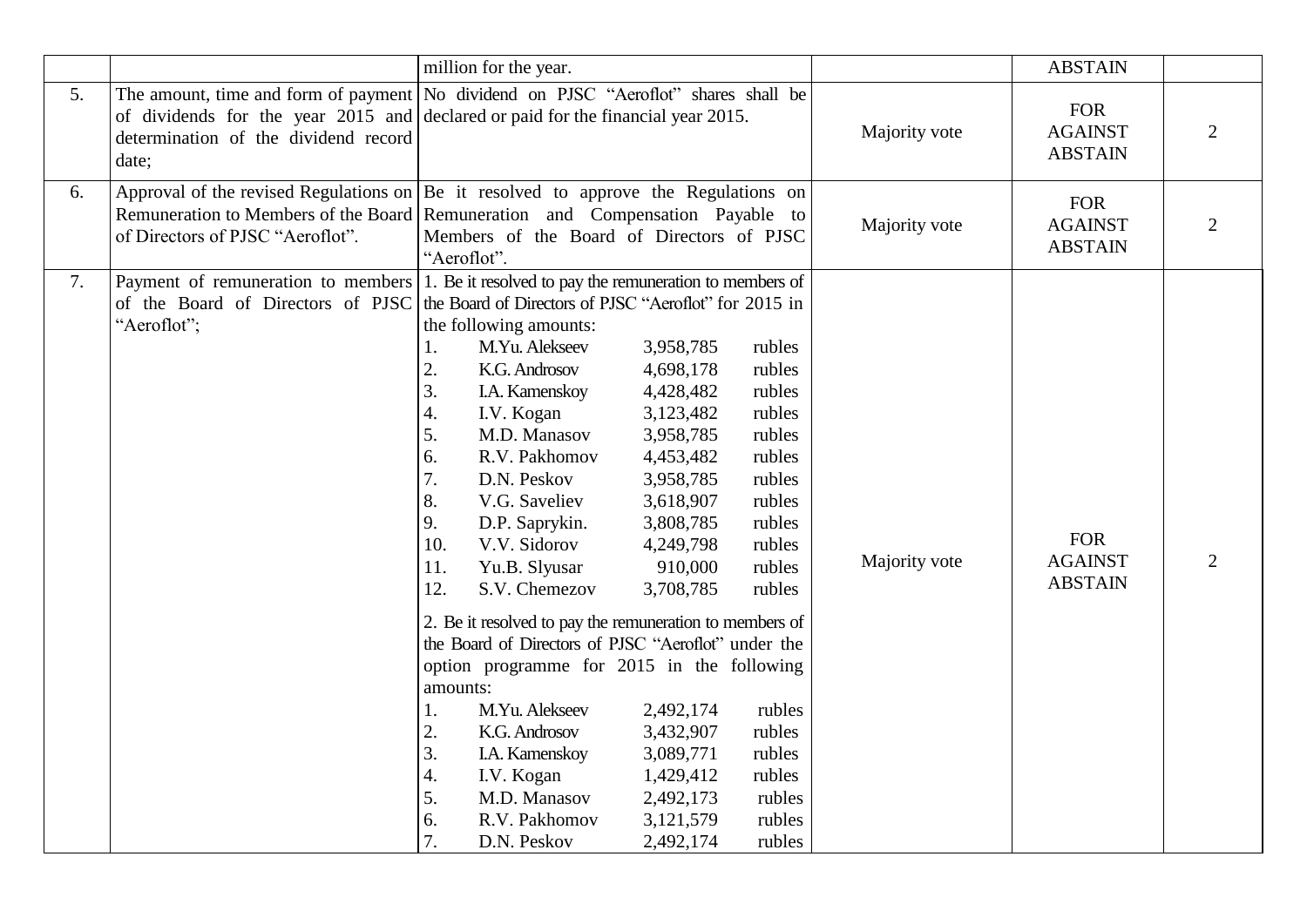|  |     |                                                                                             | 8.<br>V.G. Saveliev                                                                                                             | $\overline{0}$                                          | rubles  |                       |                           |                             |
|--|-----|---------------------------------------------------------------------------------------------|---------------------------------------------------------------------------------------------------------------------------------|---------------------------------------------------------|---------|-----------------------|---------------------------|-----------------------------|
|  |     |                                                                                             | D.P. Saprykin<br>9.                                                                                                             | $\overline{0}$                                          | rubles  |                       |                           |                             |
|  |     |                                                                                             | 10.<br>V.V. Sidorov                                                                                                             | 2,862,430                                               | rubles  |                       |                           |                             |
|  |     |                                                                                             | 11.<br>Yu.B. Slyusar                                                                                                            | 1,157,798                                               | rubles  |                       |                           |                             |
|  |     |                                                                                             | 12.<br>S.V. Chemezov                                                                                                            | 2,174,097                                               | rubles. |                       |                           |                             |
|  |     |                                                                                             |                                                                                                                                 | 3. Be it resolved to pay the remuneration to members of |         |                       |                           |                             |
|  |     |                                                                                             |                                                                                                                                 | the Board of Directors of PJSC "Aeroflot" for the       |         |                       |                           |                             |
|  |     |                                                                                             |                                                                                                                                 | period from January 01, 2016 to June 30, 2016 in        |         |                       |                           |                             |
|  |     |                                                                                             |                                                                                                                                 |                                                         |         |                       |                           |                             |
|  |     |                                                                                             | accordance with the terms and conditions of the<br>"Regulations on Remuneration and Compensation                                |                                                         |         |                       |                           |                             |
|  |     |                                                                                             | Payable to Members of the Board of Directors of                                                                                 |                                                         |         |                       |                           |                             |
|  |     |                                                                                             | PJSC "Aeroflot".                                                                                                                |                                                         |         |                       |                           |                             |
|  | 8.  | Payment of remuneration to members Be it resolved to pay the remuneration to members of the |                                                                                                                                 |                                                         |         |                       |                           |                             |
|  |     | of the Audit Commission of PJSC                                                             | Audit Commission of PJSC "Aeroflot" in the following                                                                            |                                                         |         |                       |                           |                             |
|  |     | "Aeroflot";                                                                                 | amounts:                                                                                                                        |                                                         |         |                       |                           |                             |
|  |     |                                                                                             | I.V. Belikov<br>1.                                                                                                              | 912, 984                                                | rubles  |                       | <b>FOR</b>                |                             |
|  |     |                                                                                             | 2.<br>M.V. Mikhina                                                                                                              | 115,638                                                 | rubles  | Majority vote         | <b>AGAINST</b>            | $\mathcal{D}_{\mathcal{L}}$ |
|  |     |                                                                                             | 3.<br>E.S. Nikitina                                                                                                             | 706,476                                                 | rubles  |                       | <b>ABSTAIN</b>            |                             |
|  |     |                                                                                             | 4.<br>A.Yu. Shchepin                                                                                                            | 706,476                                                 | rubles  |                       |                           |                             |
|  |     |                                                                                             | 5.<br>P.M. Fradkov                                                                                                              | $\Omega$                                                | rubles  |                       |                           |                             |
|  | 9.  | Election of members of the Board of Be it resolved to elect eleven members to the           |                                                                                                                                 |                                                         |         |                       |                           |                             |
|  |     | Directors of PJSC "Aeroflot";                                                               |                                                                                                                                 | Board of Directors of PJSC "Aeroflot" from the          |         |                       |                           |                             |
|  |     |                                                                                             | following nominees:                                                                                                             |                                                         |         |                       | List of nominees          |                             |
|  |     |                                                                                             | 1. M.Yu. Alekseev                                                                                                               | 8. D.N. Peskov                                          |         |                       | for election of           |                             |
|  |     |                                                                                             | 2. K.G. Androsov                                                                                                                | 9. V.M. Potapov                                         |         | Most votes cumulative | members to the            |                             |
|  |     |                                                                                             | 3. M.I. Voevodin.                                                                                                               | 10. V.G. Saveliev                                       |         | voting                | <b>Board of Directors</b> | 3                           |
|  |     |                                                                                             | 4. A.A. Germanovich                                                                                                             | 11. D.P. Saprykin                                       |         |                       | of PJSC                   |                             |
|  |     |                                                                                             | 5. I.A. Kamenskoy                                                                                                               | 12. V.V. Sidorov                                        |         |                       | "Aeroflot"                |                             |
|  |     |                                                                                             | 6. A.V. Korobov                                                                                                                 | 13. Yu.B. Slyusar                                       |         |                       |                           |                             |
|  |     |                                                                                             | 7. R.V. Pakhomov                                                                                                                | 14. S.V. Chemezov                                       |         |                       |                           |                             |
|  | 10. |                                                                                             | Election of members of the Audit Be it resolved to elect five members to the Audit<br>"Aeroflot" from the<br>Commission of PJSC |                                                         |         | List of nominees      |                           |                             |
|  |     | Commission of PJSC "Aeroflot";                                                              |                                                                                                                                 |                                                         |         | for election of       |                           |                             |
|  |     |                                                                                             | following nominees:                                                                                                             |                                                         |         | Majority vote         | members to the            | 2                           |
|  |     |                                                                                             | 1. I.V. Belikov                                                                                                                 | 4. S.I. Ubugunov                                        |         |                       | <b>Audit Commission</b>   |                             |
|  |     |                                                                                             | 2. M.V. Mikhina                                                                                                                 | 5. V.P. Shipilov                                        |         |                       | of PJSC                   |                             |
|  |     |                                                                                             | 3. E.S. Nikitina                                                                                                                |                                                         |         |                       | "Aeroflot"                |                             |